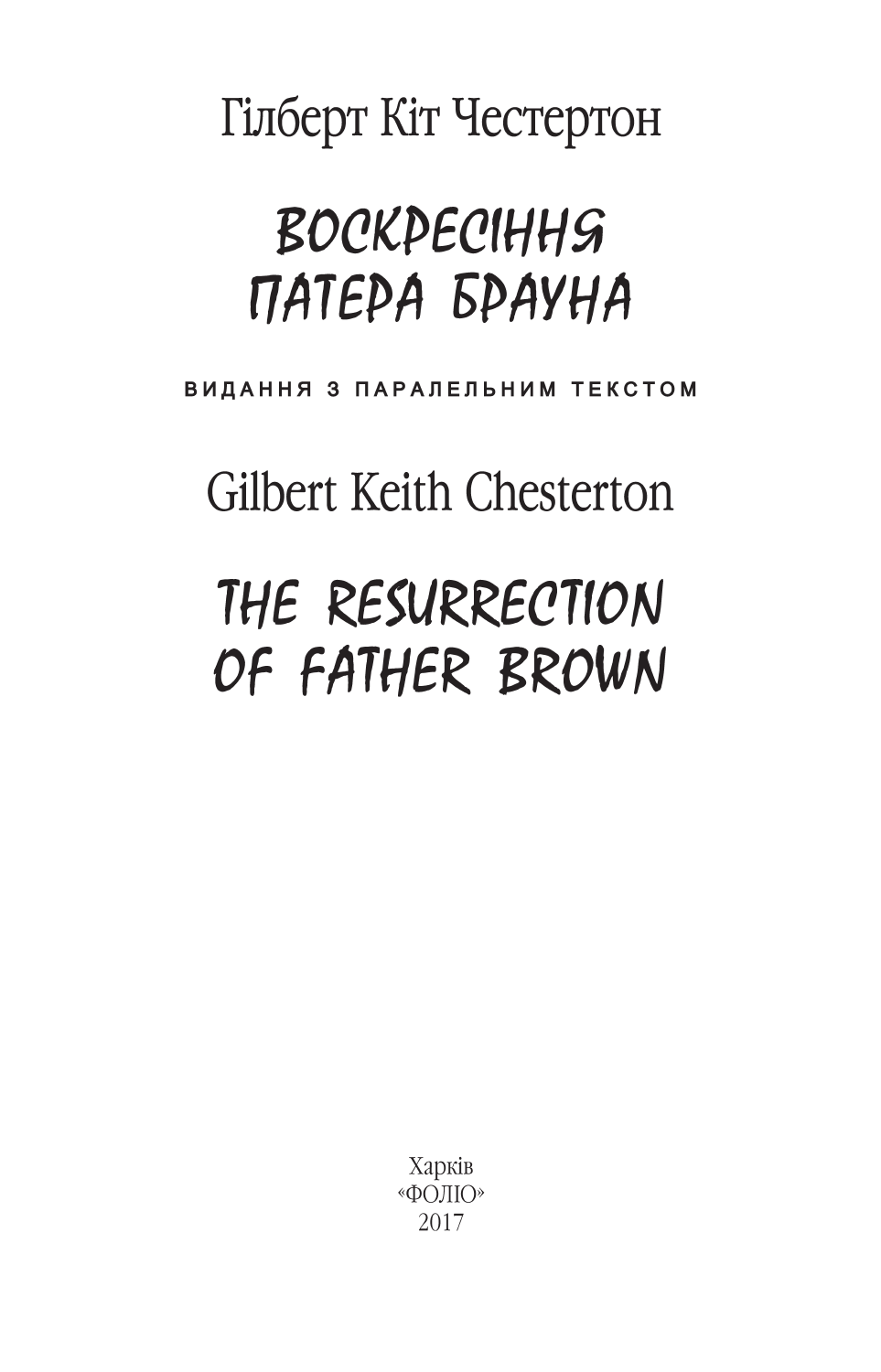## The Wrong Shape

**Pertain of the great roads going north out of London con**tinue far into the country a sort of attenuated and interrupted spectre of a street, with great gaps in the building, but preserving the line. Here will be a group of shops, followed by a fenced field or paddock, and then a famous public-house, and then perhaps a market garden or a nursery garden, and then one large private house, and then another field and another inn, and so on. If anyone walks along one of these roads he will pass a house which will probably catch his eye, though he may not be able to explain its attraction. It is a long, low house, running parallel with the road, painted mostly white and pale green, with a veranda and sunblinds, and porches capped with those quaint sort of cupolas like wooden umbrellas that one sees in some old-fashioned houses. In fact, it is an old-fashioned house, very English and very suburban in the good old wealthy Clapham sense. And yet the house has a look of having been built chiefly for the hot weather. Looking at its white paint and sun-blinds one thinks vaguely of pugarees and even of palm trees. I cannot trace the feeling to its root; perhaps the place was built by an Anglo-Indian.

Anyone passing this house, I say, would be namelessly fascinated by it; would feel that it was a place about which some story was to be told. And he would have been right, as you shall shortly hear. For this is the story—the story of the strange things that did really happen in it in the Whitsuntide of the year 18...:

Anyone passing the house on the Thursday before Whit-Sunday at about half past four p. m. would have seen the front door open, and Father Brown, of the small church of St. Mungo, come out smoking a large pipe in company with a very tall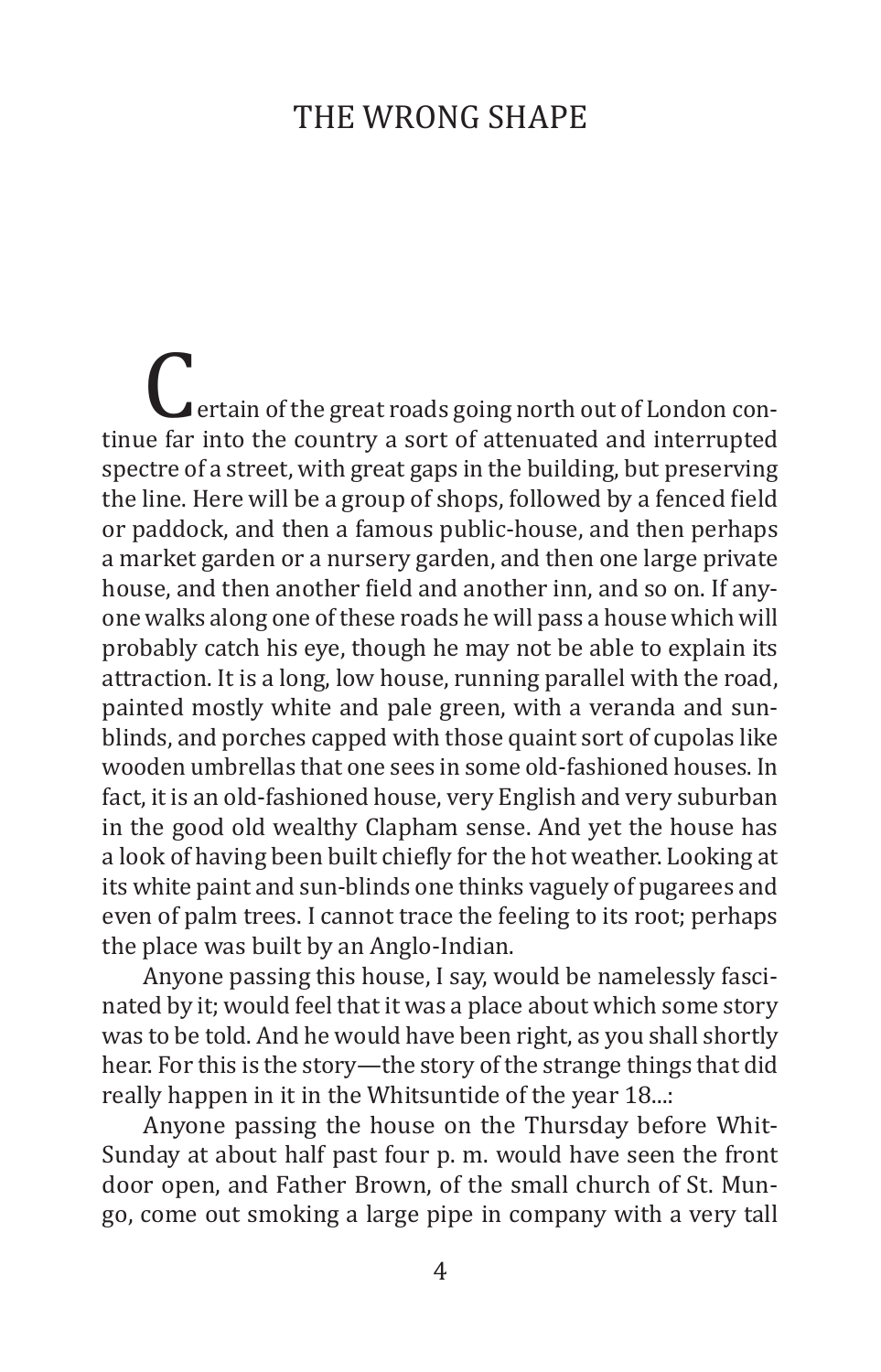## Неправильний контур

Дороги північних околиць Лондона і за межею міста виглядають, як примарні вулиці, — нерівний і розтягнутий пунктир будинків наполегливо тримає лад. За купкою крамниць тягнеться пустир або галявинка з живоплотом, неподалік — завжди людна корчма, розплідник або город, за ними особняк, чергова галявина, чергова мордовня і так до нескінченності. Прогулюючись по одній такій дорозі-вулиці, не можна не помітити будинок, який, бозна-чому, завжди вабить до себе перехожих. Розтягнута, невисока, блідо-салатна споруда з верандою, фіранками на вікнах і безглуздими навісами, схожими на дерев'яні парасолі, якими прикривали двері в давнину. Це старовинна садиба — добротна, заміська, справді англійська, як будували в багатому старому Клепемі. Але здається, що створений дім більше для тропіків: білі стіни і світлі фіранки викликають згадку про пальми та тюрбани. Його будівничим, мабуть, був англо-індус.

Обійстя це чомусь вас притягує, ви відчуваєте, що тут сталася якась пригода. Та так воно і є, і ви все зараз дізнаєтеся. Ось вона, ця історія, — ланцюг дивних, утім, реальних подій, що трапилися на Трійцю тисяча вісімсот... не пам'ятаю точно, якого року.

У четвер, за два дні до свята, о пів на п'яту пополудні двері світло-зеленого будинку широко розчахнулися, і звідти, попихкуючи довгою люлькою, вийшов патер Браун, священик церкви святого Мунго, в супроводі свого товариша, француза Фламбо, височенного чолов'яги з малесенькою цигаркою в зубах. Можливо, вам нецікаві ці двоє, але за їхніми спинами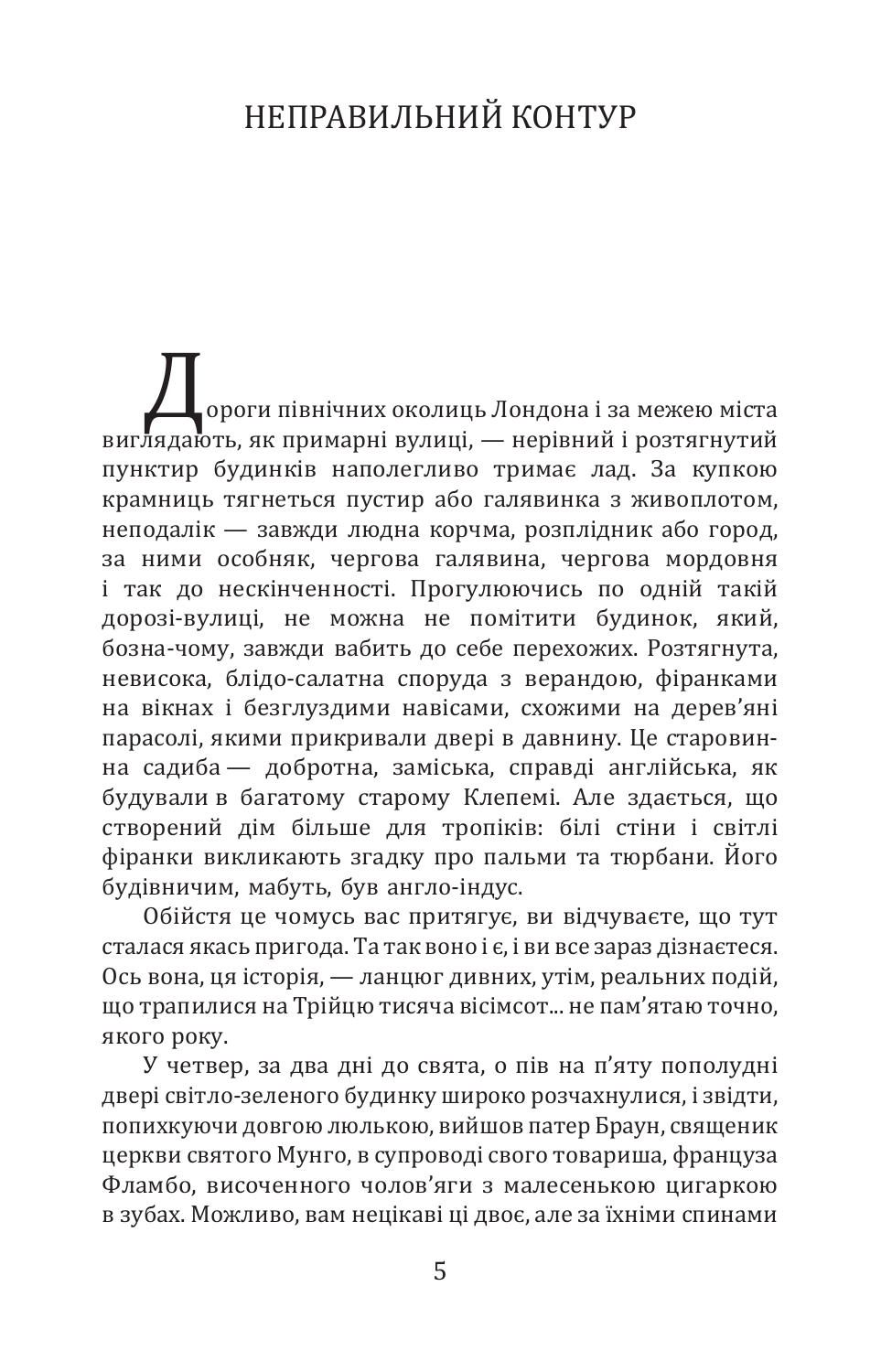French friend of his called Flambeau, who was smoking a very small cigarette. These persons may or may not be of interest to the reader, but the truth is that they were not the only interesting things that were displayed when the front door of the white-andgreen house was opened. There are further peculiarities about this house, which must be described to start with, not only that the reader may understand this tragic tale, but also that he may realise what it was that the opening of the door revealed.

The whole house was built upon the plan of a T, but a T with a very long cross piece and a very short tail piece. The long cross piece was the frontage that ran along in face of the street, with the front door in the middle; it was two stories high, and contained nearly all the important rooms. The short tail piece, which ran out at the back immediately opposite the front door, was one story high, and consisted only of two long rooms, the one leading into the other. The first of these two rooms was the study in which the celebrated Mr. Quinton wrote his wild Oriental poems and romances. The farther room was a glass conservatory full of tropical blossoms of quite unique and almost monstrous beauty, and on such afternoons as these glowing with gorgeous sunlight. Thus when the hall door was open, many a passer-by literally stopped to stare and gasp; for he looked down a perspective of rich apartments to something really like a transformation scene in a fairy play: purple clouds and golden suns and crimson stars that were at once scorchingly vivid and yet transparent and far away.

Leonard Quinton, the poet, had himself most carefully arranged this effect; and it is doubtful whether he so perfectly expressed his personality in any of his poems. For he was a man who drank and bathed in colours, who indulged his lust for colour somewhat to the neglect of form—even of good form. This it was that had turned his genius so wholly to eastern art and imagery; to those bewildering carpets or blinding embroideries in which all the colours seem fallen into a fortunate chaos, having nothing to typify or to teach. He had attempted, not perhaps with complete artistic success, but with acknowledged imagination and invention, to compose epics and love stories reflecting the riot of violent and even cruel colour; tales of tropical heavens of burning gold or blood-red copper; of eastern heroes who rode